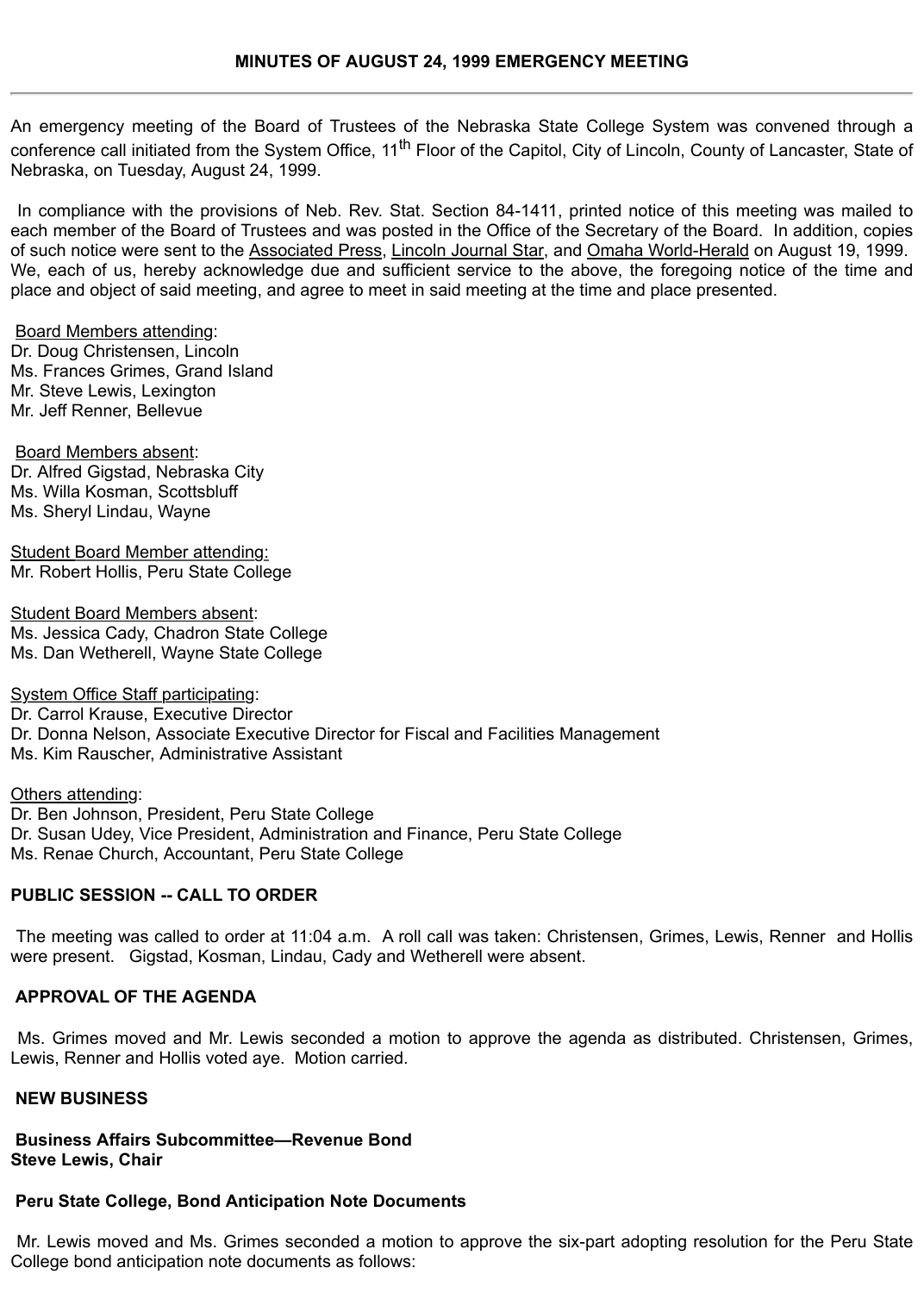*BE IT RESOLVED BY THE BOARD OF TRUSTEES OF THE NEBRASKA STATE COLLEGES (the "Board") that the Resolution entitled "Resolution Creating and Establishing an Issue of Peru State College Student Fees and Facilities Bonds of The Board of Trustees of the Nebraska State Colleges; Providing for the Payment of the Principal of and Interest on Said Bonds; and Authorizing the Issuance of One Million Eight Hundred Twenty-Five Thousand Dollars (\$1,825,000) Peru State College Student Fees and Facilities Revenue Bond Anticipation Notes, Series 1999, the Issuance of Certain Series of Said Revenue Bonds and the Issuance of Other Forms of Revenue Indebtedness" (the "Resolution") in the form presented to the Board as Exhibit "A" and made a part hereof by reference is hereby approved, adopted, ratified and affirmed, together with such changes or modifications as the Chair of this Board, College counsel and bond counsel shall approve as being in the best interests of the Board and the Nebraska State Colleges.*

### *II.*

*BE IT FURTHER RESOLVED BY THE BOARD that The Board of Trustees of the Nebraska State Colleges Peru State College Student Fees and Facilities Revenue Bond Anticipation Notes, Series 1999, dated as of September 1, 1999 (the "1999 Notes") authorized by the Resolution shall be sold to Ameritas Investment Corp. in an aggregate principal amount of \$1,825,000 pursuant to a Note Purchase Agreement dated the date of the execution and delivery thereof in the form presented to the Board as Exhibit "B" and made a part hereof by this reference, which Note Purchase Agreement is hereby adopted, ratified, affirmed and approved, together with such changes or modifications as the Chair of this Board, College counsel and bond counsel shall approve as being in the best interests of the Board and the Nebraska State Colleges. The Executive Director is hereby authorized and directed to take all necessary actions and execute all necessary documents to effect the sale of the 1999 Notes.*

*III.*

 *BE IT FURTHER RESOLVED BY THE BOARD that the Preliminary Official Statement of the Board with respect to the 1999 Notes, dated August 13, 1999 in the form presented to the Board as Exhibit "C", together with such changes or modifications as the Chair of this Board, College counsel and bond counsel shall approve as being in the best interests of the Board and the Nebraska State Colleges, and the final Official Statement to be dated as of the date of sale with respect to the 1999 Bonds, which final Official Statement shall include the terms of the 1999 Bonds, are hereby approved and authorized for delivery to the purchasers of the 1999 Bonds.*

## *IV.*

 *BE IT FURTHER RESOLVED BY THE BOARD that all of the Board's outstanding Student Fees and Facilities Revenue Refunding Bonds, Series 1991, dated as of July 15, 1991 (the "1991 Bonds") are hereby irrevocably called for redemption and payment on October 1, 1999 (the "Redemption Date"), at a redemption price equal to the principal amount thereof plus accrued interest on such principal amount to the Redemption Date.*

 *Notice of the call for redemption, identifying the 1991 Bonds to be redeemed, shall be given by the Trustee, Norwest Bank Iowa, N.A. (as successor Trustee to Norwest Bank Nebraska, N.A.) upon mailing a copy of the redemption notice by certified or registered mail at least thirty (30) days prior to the Redemption Date to the registered owner of each 1991 Bond to be redeemed at the respective addresses shown on the registration books; provided, however, that* failure to give such notice by mailing, or any defect therein, shall not affect the validity of any proceedings for the *redemption of any 1991 Bonds with respect to which no such failure has occurred. Any notice mailed as provided in the resolution pursuant to which the 1991 Bonds were issued shall be conclusively presumed to have been duly given, whether or not the registered owner receives the notice.*

 *Registered owners of the 1991 Bonds shall present the same for payment and redemption on the Redemption Date at the office of the Trustee, Norwest Bank Iowa, N.A., the place of payment thereof, and interest on the 1991 Bonds shall cease on and after the Redemption Date.*

 *V.*

 *BE IT FURTHER RESOLVED BY THE BOARD that the members and officers of this Board and the officials of the Nebraska State Colleges, or any of them, be, and they hereby are, and each of them hereby is, authorized and directed to take any and all action, including the execution of all papers, certificates, receipts and documents, they or any of them may deem necessary or desirable to effectuate, in accordance with the terms of the Resolutions pertaining thereto adopted at this meeting, the delivery and payment for the 1999 Bonds.*

 *BE IT FUTHER RESOLVED BY THE BOARD that all actions heretofore taken for or on behalf of, or in the name of*